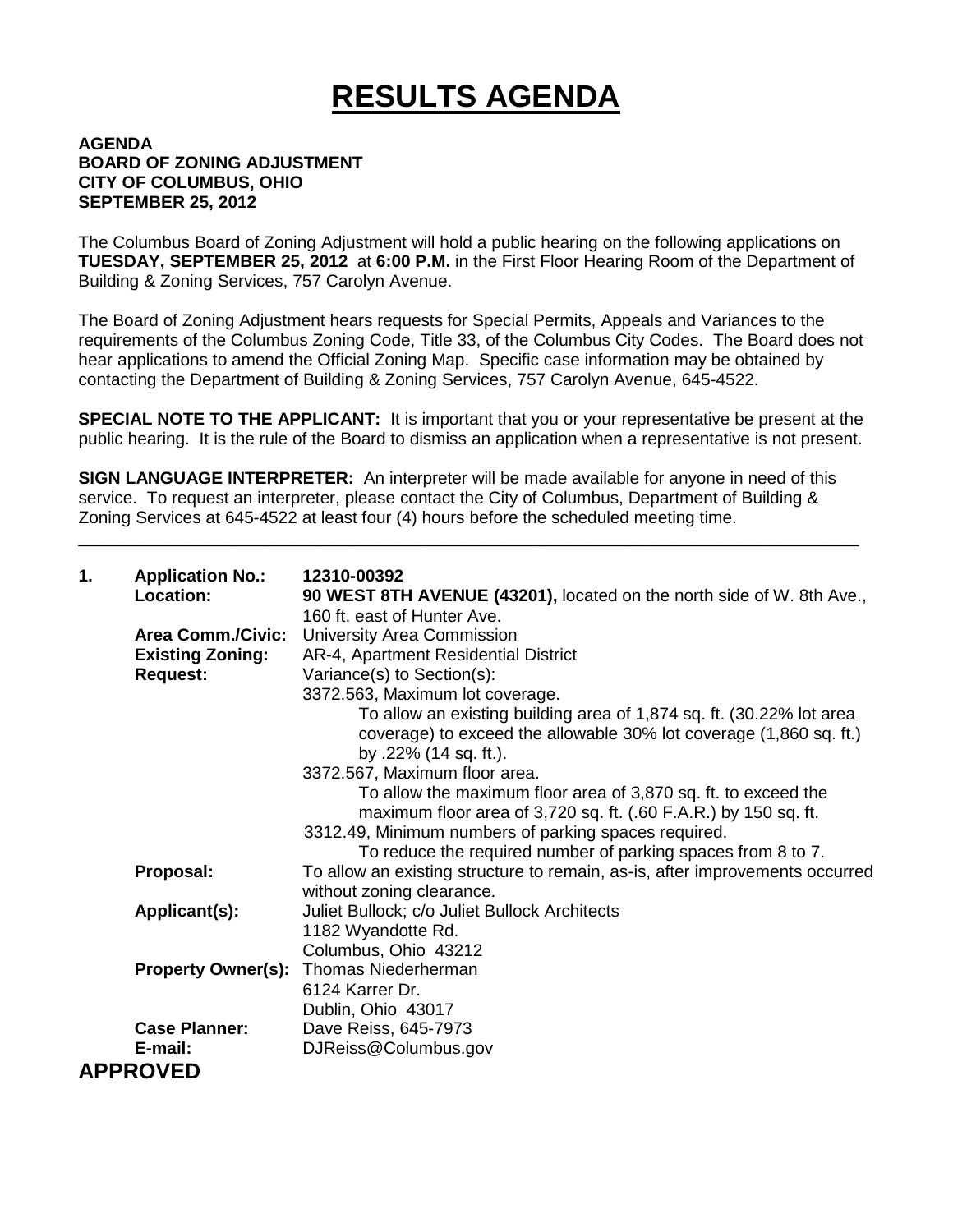| 2. | <b>Application No.:</b>   | 12310-00398                                                             |
|----|---------------------------|-------------------------------------------------------------------------|
|    | Location:                 | 1693 HOLT ROAD (43228), located on the west side of Holt Rd.,           |
|    |                           | approximately 265 ft. north of Holt Run Dr. and Georgesville Sq.        |
|    | <b>Area Comm./Civic:</b>  | <b>Westland Area Commission</b>                                         |
|    | <b>Existing Zoning:</b>   | LC-4, Limited Commercial District                                       |
|    | <b>Request:</b>           | Variance(s) to Section(s):                                              |
|    |                           | 3312.11, Drive-up stacking area.                                        |
|    |                           | To reduce the required number of stacking spaces from 8 to 4.           |
|    | Proposal:                 | To reduce the number of stacking spaces for a coffee shop at a shopping |
|    |                           | center.                                                                 |
|    | Applicant(s):             | Steven W. Hicks; c/o Holt Run Center, L.L.C.                            |
|    |                           | 3895 Stoneridge Ln.                                                     |
|    |                           | Dublin, Ohio 43017                                                      |
|    | <b>Property Owner(s):</b> | Holt Run Center, L.L.C.                                                 |
|    |                           | 3895 Stoneridge Ln.                                                     |
|    |                           | Dublin, Ohio 43017                                                      |
|    | <b>Case Planner:</b>      | Jamie Freise, 645-6350                                                  |
|    | E-mail:                   | JFFreise@Columbus.gov                                                   |
|    | <b>APPROVED</b>           |                                                                         |

| 3. | <b>Application No.:</b>   | 12310-00399                                                                              |
|----|---------------------------|------------------------------------------------------------------------------------------|
|    | <b>Location:</b>          | 7678 SAWMILL ROAD (43016), located on the east side of Sawmill Rd.,                      |
|    |                           | beginning approximately 200 ft. east of Sawmill Rd. on Summer Dr.                        |
|    | Area Comm./Civic:         | <b>Far Northwest Coalition</b>                                                           |
|    | <b>Existing Zoning:</b>   | C-4, Commercial District                                                                 |
|    | <b>Request:</b>           | Variance(s) to Section(s):                                                               |
|    |                           | 3353.05, C-2 district development limitations.                                           |
|    |                           | To reduce the required setback of an 80 ft. tall monopole                                |
|    |                           | telecommunications antenna to be reduced from 160 ft, to 30 ft.<br>$(130 \text{ ft.})$ . |
|    | Proposal:                 | To place a cellular tower at a reduced setback to a residential zoning                   |
|    |                           | district.                                                                                |
|    | Applicant(s):             | H. Charles Fraas; c/o Casto                                                              |
|    |                           | 191 W. Nationwide Blvd.                                                                  |
|    |                           | Columbus, Ohio 43215                                                                     |
|    | <b>Property Owner(s):</b> | Same as applicant.                                                                       |
|    | <b>Case Planner:</b>      | Dave Reiss, 645-7973                                                                     |
|    | E-mail:                   | DJReiss@Columbus.gov                                                                     |
|    | <b>APPROVED</b>           |                                                                                          |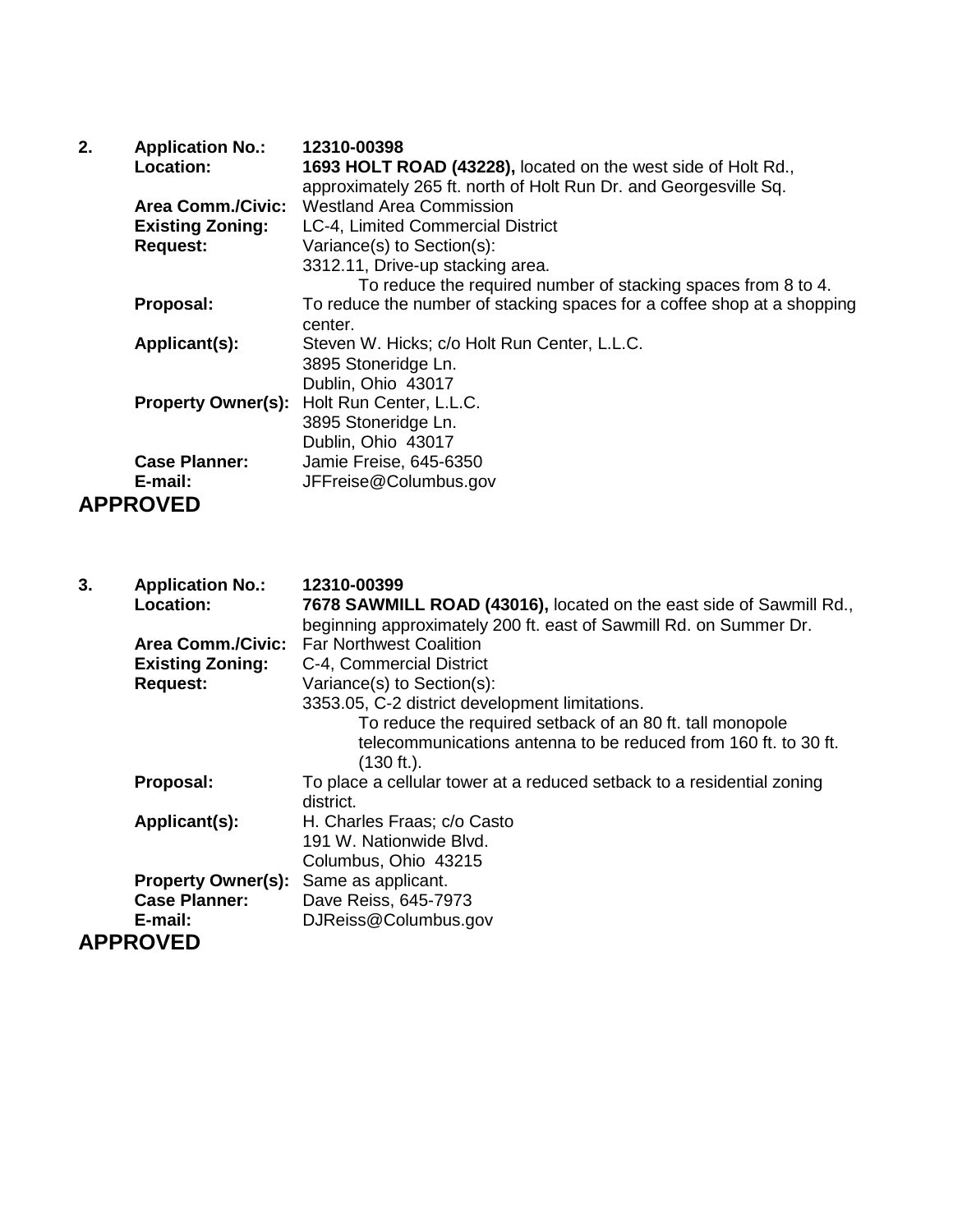| 4. | <b>Application No.:</b>   | 12310-00400                                                            |
|----|---------------------------|------------------------------------------------------------------------|
|    | <b>Location:</b>          | 3630 HENDRON ROAD (43125), located on the east side of Hendron         |
|    |                           | Road, approximately 80 feet north of Cass Creek Court.                 |
|    | <b>Area Comm./Civic:</b>  | Far South Columbus Area Commission                                     |
|    | <b>Existing Zoning:</b>   | AR-12, Apartment Residential District                                  |
|    | <b>Request:</b>           | Variance(s) to Section(s):                                             |
|    |                           | 3335.38(F), Private garage                                             |
|    |                           | To increase area devloted to garage space from 720 sf to 852 sf.       |
|    | Proposal:                 | To construct a 319 sf addtion to include garage on the first floor and |
|    |                           | habitable space on the second floor.                                   |
|    | Applicant(s):             | Daniel Blanton                                                         |
|    |                           | 1658 Frank Road                                                        |
|    |                           | Columbus, Ohio 43223                                                   |
|    | <b>Property Owner(s):</b> | <b>Cheryl Davis</b>                                                    |
|    |                           | 3630 Hendron Road                                                      |
|    |                           | Columbus, Ohio 43125                                                   |
|    | <b>Case Planner:</b>      | Jamie Freise, 645-6350                                                 |
|    | E-mail:                   | JFFreise@Columbus.gov                                                  |
|    | <b>APPROVED</b>           |                                                                        |

| 5. | <b>Application No.:</b>   | 12310-00401                                                                    |
|----|---------------------------|--------------------------------------------------------------------------------|
|    | <b>Location:</b>          | 1241 BRUCK STREET (43206), located at the northwest corner of Gates            |
|    |                           | <b>Street and Bruck Street.</b>                                                |
|    | <b>Area Comm./Civic:</b>  | Merion Village Area Commission                                                 |
|    | <b>Existing Zoning:</b>   | R-2F, Residential District                                                     |
|    | <b>Request:</b>           | Variance(s) to Section(s):                                                     |
|    |                           | 3332.2, Building lines                                                         |
|    |                           | To allow a structure in front of the building line.                            |
|    | Proposal:                 | To allow an air conditioning unit to be located in front of the building line. |
|    | Applicant(s):             | John T. Bogart, Columbus/Worthington Air                                       |
|    |                           | 6363 Fiesta Drive                                                              |
|    |                           | Columbus, Ohio 43235                                                           |
|    | <b>Property Owner(s):</b> | James Kneisley                                                                 |
|    |                           | 1241 Bruck Street                                                              |
|    |                           | Columbus, Ohio 43206                                                           |
|    | <b>Case Planner:</b>      | Jamie Freise, 645-6350                                                         |
|    | E-mail:                   | JFFreise@Columbus.gov                                                          |
|    | <b>APPROVED</b>           |                                                                                |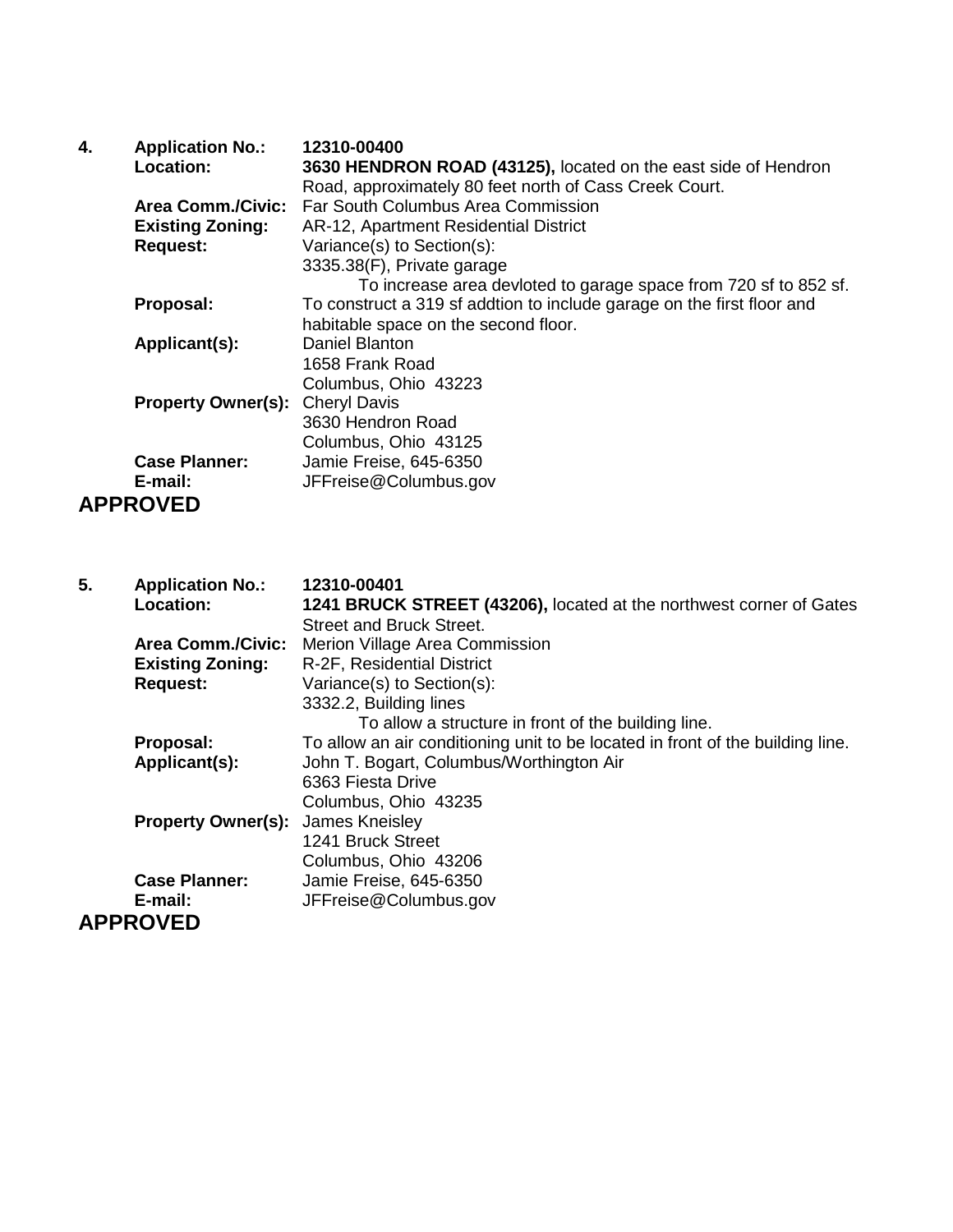| 6. | <b>Application No.:</b><br>Location: | 12310-00406<br>6790 MAYBROOK STREET (43235), located along the eastern frontage of                                |
|----|--------------------------------------|-------------------------------------------------------------------------------------------------------------------|
|    |                                      | Maybrook St., between Snouffer Rd. and Decker Ct.                                                                 |
|    | <b>Area Comm./Civic:</b>             | <b>Far Northwest Coalition</b>                                                                                    |
|    | <b>Existing Zoning:</b>              | SR, Suburban Residential District                                                                                 |
|    | <b>Request:</b>                      | Variance(s) to Section(s):                                                                                        |
|    |                                      | 3312.35, Prohibited parking.                                                                                      |
|    |                                      | To permit the parking of a boat and trailer along the north side of a<br>single-family dwelling facing Decker Ct. |
|    |                                      | 3312.27, Parking setback line.                                                                                    |
|    |                                      | To reduce the minimum parking setback from 25 ft. to 17 ft. along<br>Decker Ct.                                   |
|    |                                      | 3312.29, Parking space.                                                                                           |
|    |                                      | To reduce the minimum dimensions of a parking space from 9 ft. by<br>18 ft. to 8 ft. by 18 ft.                    |
|    | Proposal:                            | To create a parking space for a boat and trailer at a single-family<br>residence.                                 |
|    | Applicant(s):                        | Thomas A. Blackburn                                                                                               |
|    |                                      | 6790 Maybrook St.                                                                                                 |
|    |                                      | Columbus, Ohio 43235                                                                                              |
|    | <b>Property Owner(s):</b>            | Same as applicant.                                                                                                |
|    | <b>Case Planner:</b>                 | Dave Reiss, 645-7973                                                                                              |
|    | E-mail:                              | DJReiss@Columbus.gov                                                                                              |
|    | <b>APPROVED</b>                      |                                                                                                                   |

| 7. | <b>Application No.:</b>  | 12310-00408                                                                                     |
|----|--------------------------|-------------------------------------------------------------------------------------------------|
|    | Location:                | 630 HARRISBURG PIKE (43223), located along the eastern frontage of                              |
|    |                          | Harrisburg Pk., between Brown Rd. and W. Mound St.                                              |
|    | <b>Area Comm./Civic:</b> | Southwest Area Commission                                                                       |
|    | <b>Existing Zoning:</b>  | C-4, Commercial District                                                                        |
|    | <b>Request:</b>          | Variance(s) to Section(s):                                                                      |
|    |                          | 3312.49, Minimum numbers of parking spaces required.                                            |
|    |                          | To reduce the minimum number of parking spaces from 288 to 200.                                 |
|    |                          | 3312.25, Maneuvering.                                                                           |
|    |                          | To reduce the minimum maneuvering width from 20 ft. to 0 ft.                                    |
|    |                          | 3312.09, Aisle.                                                                                 |
|    |                          | To reduce the minimum length of parking spaces from 20 ft. to 18 ft.                            |
|    | Proposal:                | To construct a restaurant.                                                                      |
|    | Applicant(s):            | George W. Schweitzer, P.E.                                                                      |
|    |                          | 3331 E. Livingston Ave.                                                                         |
|    |                          | Columbus, Ohio 43227                                                                            |
|    |                          | <b>Property Owner(s):</b> Timbercreek Center Partners, Davis Center Land Partners; c/o Northern |
|    |                          | <b>Oaks Partners</b>                                                                            |
|    |                          | 2815 Townsgate Rd., Suite 130                                                                   |
|    |                          | Westlake Village, California 91361                                                              |
|    | <b>Case Planner:</b>     | Jamie Freise, 645-6350                                                                          |
|    | E-mail:                  | JFFreise@Columbus.gov                                                                           |
|    | <b>APPROVED</b>          |                                                                                                 |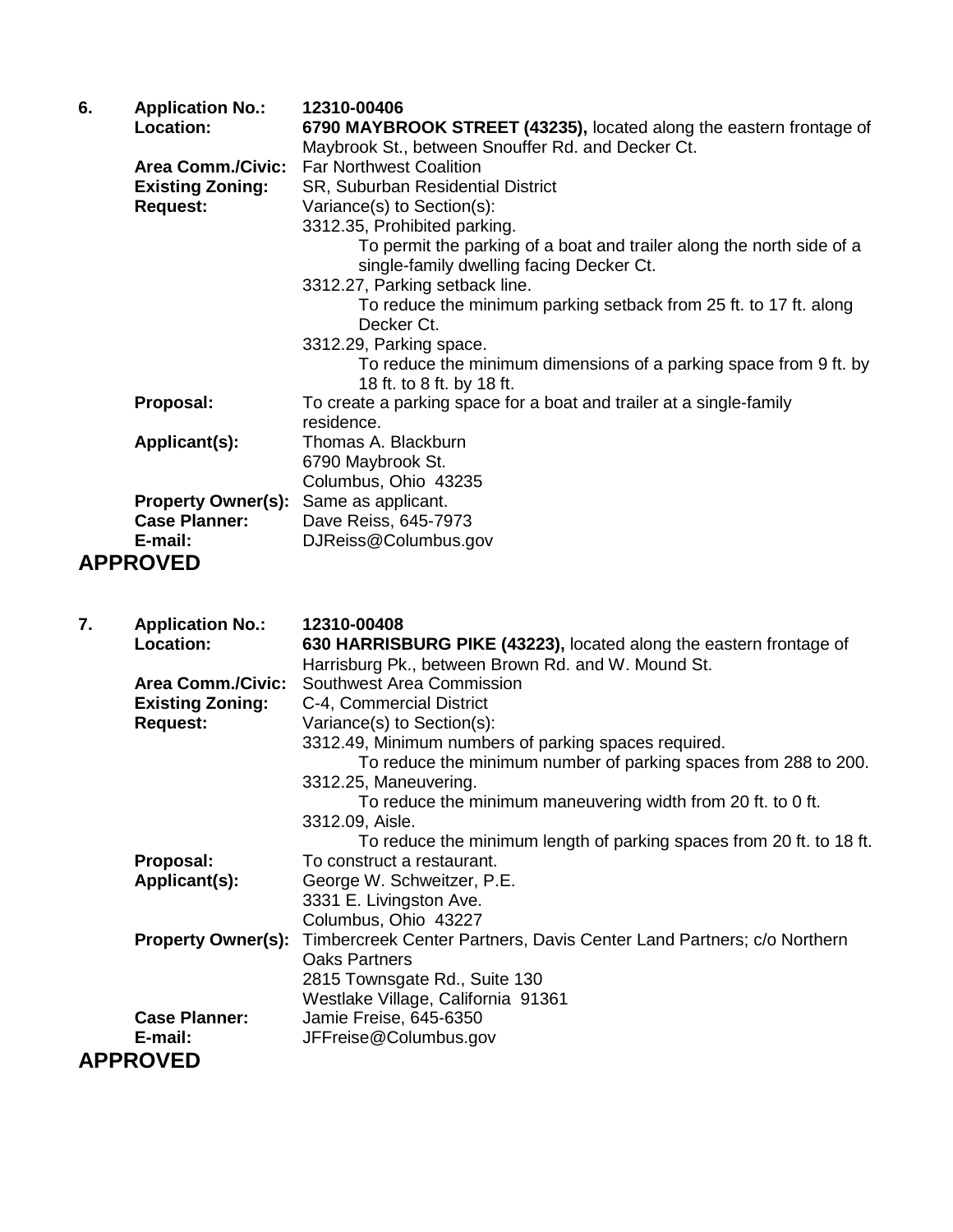| 8. | <b>Application No.:</b><br>Location:                                   | 12310-00421<br>146 EAST INNIS AVENUE (43207), located at the northeast corner of S.<br>5th St. & E. Innis Ave.                                                                                                                |
|----|------------------------------------------------------------------------|-------------------------------------------------------------------------------------------------------------------------------------------------------------------------------------------------------------------------------|
|    | <b>Area Comm./Civic:</b><br><b>Existing Zoning:</b><br><b>Request:</b> | South Side Area Commission<br>R-3, Residential District<br>Variance(s) to Section(s):<br>3321.05, Vision clearance.<br>To permit part of a new single-family dwelling and open front porch                                    |
|    | Proposal:<br>Applicant(s):                                             | to be located in the clear vision triangle at a street intersection.<br>To construct a single-family dwelling.<br>The NRP Group, L.L.C.; c/o Donald Plank, Plank Law Firm<br>145 E. Rich St.; 3rd Fl.<br>Columbus, Ohio 43215 |
|    | <b>Property Owner(s):</b>                                              | City of Columbus; c/o John M. Turner, Administrator, Land Redevelopment<br>Office; Department of Development<br>109 N. Front St.<br>Columbus, Ohio 43215                                                                      |
|    | <b>Case Planner:</b><br>E-mail:                                        | Dave Reiss, 645-7973<br>DJReiss@Columbus.gov                                                                                                                                                                                  |
|    | <b>APPROVED</b>                                                        |                                                                                                                                                                                                                               |
|    |                                                                        |                                                                                                                                                                                                                               |
| 9. | <b>Application No.:</b><br>Location:                                   | 12310-00422<br>215 EAST INNIS AVENUE (43207), located at the southwest corner of                                                                                                                                              |
|    | <b>Area Comm./Civic:</b><br><b>Existing Zoning:</b><br><b>Request:</b> | Bruck St. & E. Innis Ave.<br>South Side Area Commission<br>R-3, Residential District<br>Variance(s) to Section(s):                                                                                                            |
|    |                                                                        | 3321.05, Vision clearance.<br>To permit part of a new single-family dwelling and open front porch                                                                                                                             |
|    | Proposal:<br>Applicant(s):                                             | to be located in the clear vision triangle at a street intersection.<br>To construct a single-family dwelling.<br>The NRP Group, L.L.C.; c/o Donald Plank, Plank Law Firm<br>145 E. Rich St.; 3rd Fl.<br>Columbus, Ohio 43215 |
|    | <b>Property Owner(s):</b>                                              | City of Columbus; c/o John M. Turner, Administrator, Land Redevelopment<br>Office; Department of Development<br>109 N. Front St.                                                                                              |
|    | <b>Case Planner:</b><br>E-mail:                                        | Columbus, Ohio 43215<br>Dave Reiss, 645-7973<br>DJReiss@Columbus.gov                                                                                                                                                          |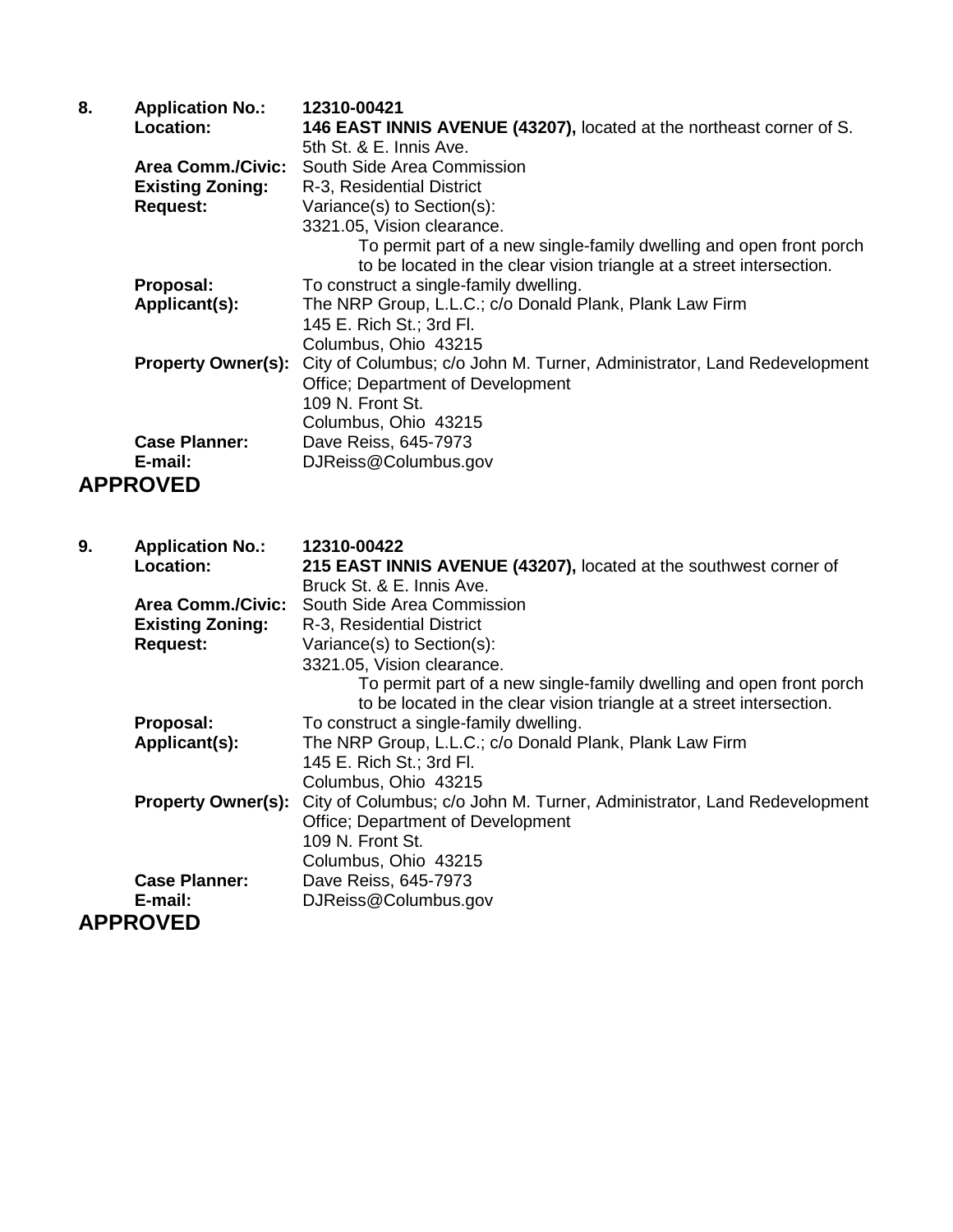| 10. | <b>Application No.:</b><br>Location: | 12310-00423<br>93 EAST WOODROW AVENUE (43207), located at the southeast corner<br>of S. 4th St. & E. Woodrow Ave. |
|-----|--------------------------------------|-------------------------------------------------------------------------------------------------------------------|
|     | <b>Area Comm./Civic:</b>             | South Side Area Commission                                                                                        |
|     | <b>Existing Zoning:</b>              | R-2F, Residential District                                                                                        |
|     | <b>Request:</b>                      | Variance(s) to Section(s):<br>3321.05, Vision clearance.                                                          |
|     |                                      | To permit part of a new single-family dwelling and open front porch                                               |
|     |                                      | to be located in the clear vision triangle at a street intersection.                                              |
|     | Proposal:<br>Applicant(s):           | To construct a single-family dwelling.                                                                            |
|     |                                      | The NRP Group, L.L.C.; c/o Donald Plank, Plank Law Firm<br>145 E. Rich St.; 3rd Fl.                               |
|     |                                      | Columbus, Ohio 43215                                                                                              |
|     | <b>Property Owner(s):</b>            | City of Columbus; c/o John M. Turner, Administrator, Land Redevelopment                                           |
|     |                                      | Office; Department of Development                                                                                 |
|     |                                      | 109 N. Front St.                                                                                                  |
|     | <b>Case Planner:</b>                 | Columbus, Ohio 43215<br>Dave Reiss, 645-7973                                                                      |
|     | E-mail:                              | DJReiss@Columbus.gov                                                                                              |
|     | <b>APPROVED</b>                      |                                                                                                                   |
|     |                                      |                                                                                                                   |
|     |                                      |                                                                                                                   |
|     |                                      |                                                                                                                   |
| 11. | <b>Application No.:</b>              | 12310-00424                                                                                                       |
|     | Location:                            | 393 EAST WOODROW AVENUE (43207), located at the southwest corner<br>of Goethe Ave. & E. Woodrow Ave.              |
|     | <b>Area Comm./Civic:</b>             | South Side Area Commission                                                                                        |
|     | <b>Existing Zoning:</b>              | R-2F, Residential District                                                                                        |
|     | <b>Request:</b>                      | Variance(s) to Section(s):                                                                                        |
|     |                                      | 3321.05, Vision clearance.                                                                                        |
|     |                                      | To permit part of a new single-family dwelling and open front porch                                               |
|     | Proposal:                            | to be located in the clear vision triangle at a street intersection.<br>To construct a single-family dwelling.    |
|     | Applicant(s):                        | The NRP Group, L.L.C.; c/o Donald Plank, Plank Law Firm                                                           |
|     |                                      | 145 E. Rich St.; 3rd Fl.                                                                                          |
|     |                                      | Columbus, Ohio 43215                                                                                              |
|     | <b>Property Owner(s):</b>            | Schlater Family Homes, L.L.C.; c/o The NRP Group, L.L.C. (Joseph                                                  |
|     |                                      | McCabe)                                                                                                           |
|     |                                      | 5300 Transportation Blvd.<br>Cleveland, Ohio 44125                                                                |
|     | <b>Case Planner:</b>                 | Dave Reiss, 645-7973                                                                                              |
|     | E-mail:<br><b>APPROVED</b>           | DJReiss@Columbus.gov                                                                                              |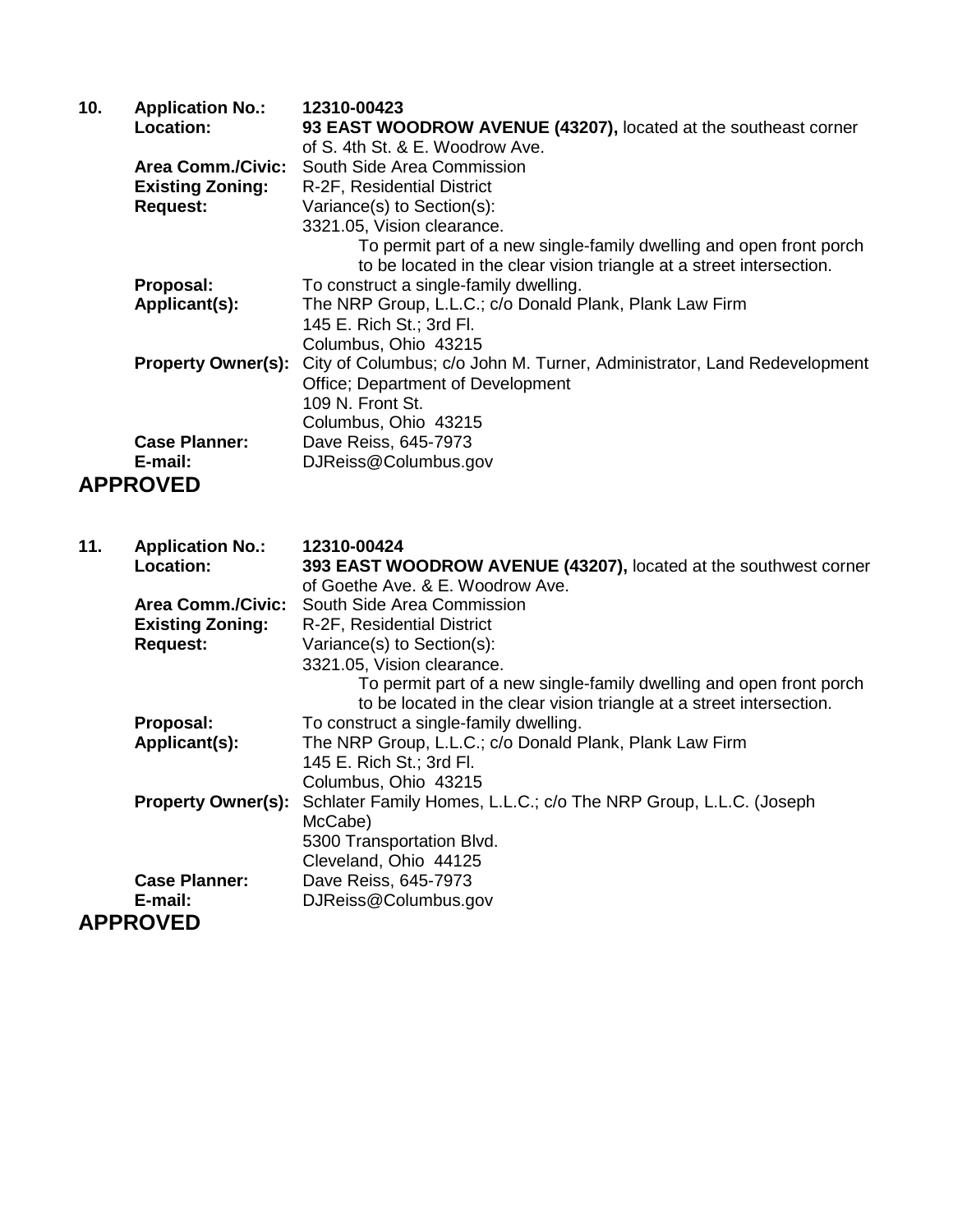| 12. | <b>Application No.:</b>   | 12310-00425                                                                                                                                 |
|-----|---------------------------|---------------------------------------------------------------------------------------------------------------------------------------------|
|     | Location:                 | 1833 BRUCK STREET (43207), located at the northwest corner of Reeb                                                                          |
|     |                           | Ave. & Bruck St.                                                                                                                            |
|     | <b>Area Comm./Civic:</b>  | South Side Area Commission                                                                                                                  |
|     | <b>Existing Zoning:</b>   | R-3, Residential District                                                                                                                   |
|     | <b>Request:</b>           | Variance(s) to Section(s):                                                                                                                  |
|     |                           | 3321.05, Vision clearance.                                                                                                                  |
|     |                           | To permit part of a new single-family dwelling and open front porch<br>to be located in the clear vision triangle at a street intersection. |
|     | Proposal:                 | To construct a single-family dwelling.                                                                                                      |
|     | Applicant(s):             | The NRP Group, L.L.C.; c/o Donald Plank, Plank Law Firm                                                                                     |
|     |                           | 145 E. Rich St.; 3rd Fl.                                                                                                                    |
|     |                           | Columbus, Ohio 43215                                                                                                                        |
|     | <b>Property Owner(s):</b> | Red Door Building Co., L.L.C.; c/o NRP Group, L.L.C. (Joseph McCabe)                                                                        |
|     |                           | 5300 Transportation Blvd.                                                                                                                   |
|     |                           | Cleveland, Ohio 44125                                                                                                                       |
|     | <b>Case Planner:</b>      | Dave Reiss, 645-7973                                                                                                                        |
|     | <b>APPROVED</b>           |                                                                                                                                             |

| 13. | <b>Application No.:</b><br>Location: | 12310-00426<br>77 EAST BARTHMAN AVENUE (43207), located at the southeast corner                                                             |
|-----|--------------------------------------|---------------------------------------------------------------------------------------------------------------------------------------------|
|     |                                      | of S. 4th St. & E. Barthman Ave.                                                                                                            |
|     | <b>Area Comm./Civic:</b>             | South Side Area Commission                                                                                                                  |
|     | <b>Existing Zoning:</b>              | R-3, Residential District                                                                                                                   |
|     | <b>Request:</b>                      | Variance(s) to Section(s):                                                                                                                  |
|     |                                      | 3321.05, Vision clearance.                                                                                                                  |
|     |                                      | To permit part of a new single-family dwelling and open front porch<br>to be located in the clear vision triangle at a street intersection. |
|     | Proposal:                            | To construct a single-family dwelling.                                                                                                      |
|     | Applicant(s):                        | The NRP Group, L.L.C.; c/o Donald Plank, Plank Law Firm                                                                                     |
|     |                                      | 145 E. Rich St.; 3rd Fl.                                                                                                                    |
|     |                                      | Columbus, Ohio 43215                                                                                                                        |
|     | <b>Property Owner(s):</b>            | City of Columbus; c/o John M. Turner, Administrator, Land Redevelopment                                                                     |
|     |                                      | <b>Office: Department of Development</b>                                                                                                    |
|     |                                      | 109 N. Front St.                                                                                                                            |
|     |                                      | Columbus, Ohio 43215                                                                                                                        |
|     | <b>Case Planner:</b>                 | Dave Reiss, 645-7973                                                                                                                        |
|     | <b>APPROVED</b>                      |                                                                                                                                             |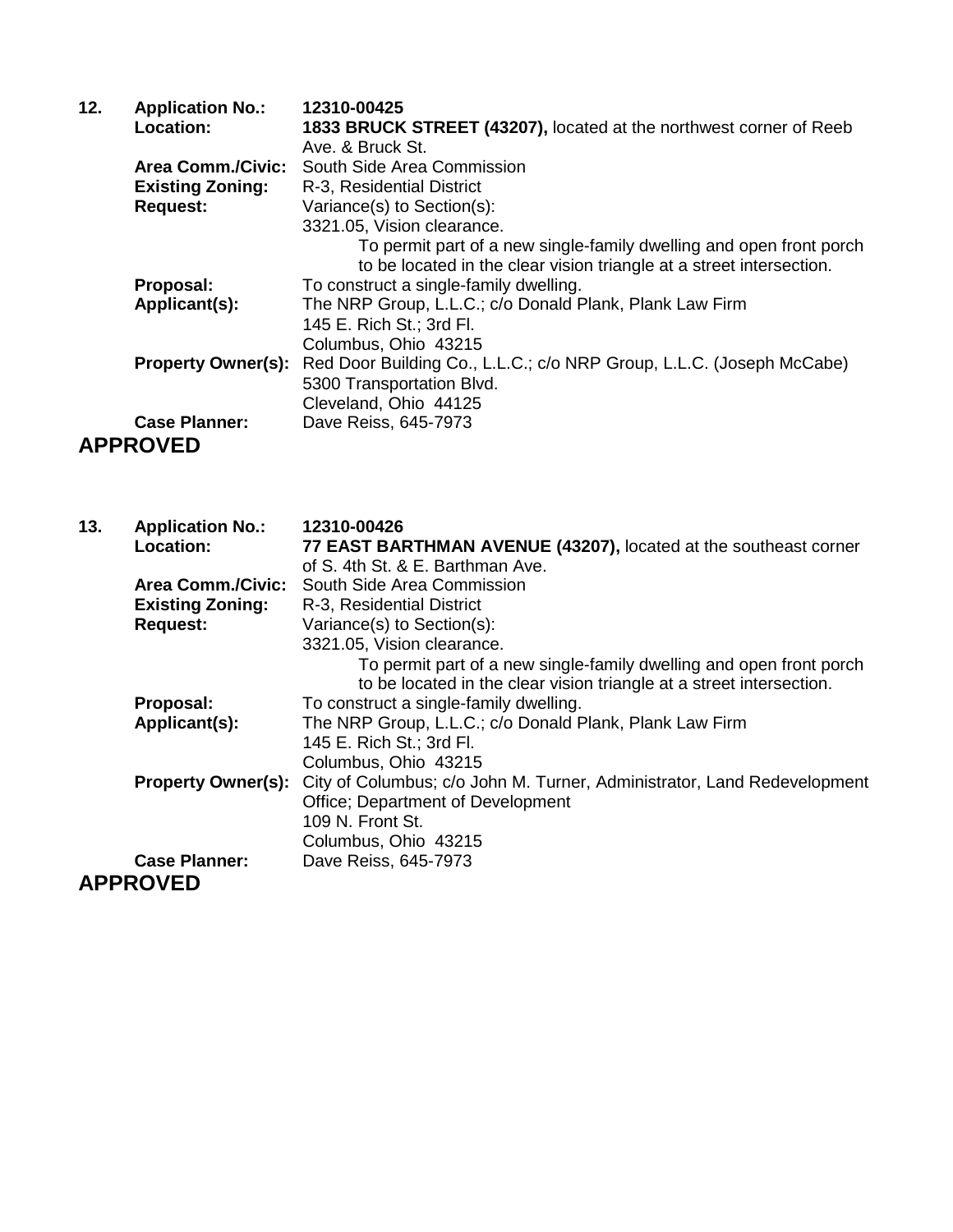## **HOLDOVER CASES:**

| 14. | <b>Application No.:</b><br>Location:                                   | 12311-00251<br>3871 STELZER ROAD (43219), located on the west side of Stelzer Road,<br>approximately 100 feet north of Easton Way.                                                      |
|-----|------------------------------------------------------------------------|-----------------------------------------------------------------------------------------------------------------------------------------------------------------------------------------|
|     | <b>Area Comm./Civic:</b><br><b>Existing Zoning:</b><br><b>Request:</b> | Northeast Area Commission<br>CPD, Commercial Planned Development District<br>Special Permit(s) to Section(s):<br>3389.12, Portable building.<br>To use a portable building for storage. |
|     | Proposal:                                                              | To use portable buildings for the storage of materials uses at the Easton                                                                                                               |
|     | Applicant(s):                                                          | Town Center.<br>Morso Holding Company, c/o Jeffrey L. Brown<br>37 West Broad Street                                                                                                     |
|     | <b>Property Owner(s):</b>                                              | Columbus, Ohio 43215<br>Morso Holding Company<br>3 Limited Parkway                                                                                                                      |
|     | <b>Case Planner:</b><br>E-mail:<br><b>POSTPONED</b>                    | Columbus, Ohio 43230<br>Jamie Freise, 645-6350<br>JFFreise@Columbus.gov                                                                                                                 |
| 15. | <b>Application No.:</b><br>Location:                                   | 12310-00341<br>3454 NORTH HIGH STREET (43214), located on the east side of N. High<br>St., 245 ft. north of E. N. Broadway St.                                                          |
|     | <b>Area Comm./Civic:</b>                                               | <b>Clintonville Area Commission</b>                                                                                                                                                     |
|     | <b>Existing Zoning:</b><br><b>Request:</b>                             | C-4, Commercial District<br>Variance (s) to Section(s):                                                                                                                                 |
|     |                                                                        | 3312.11, Drive-up stacking area.<br>To reduce the minimum number of stacking spaces from 6 to 5 for a<br>drive-up teller window.                                                        |
|     | Proposal:                                                              | To remodel and construct an addition to an existing credit union building.                                                                                                              |
|     | Applicant(s):                                                          | <b>Charles Wertz</b><br>6130 Sunbury Rd.                                                                                                                                                |
|     |                                                                        | Westerville, Ohio 43081                                                                                                                                                                 |
|     | <b>Property Owner(s):</b>                                              | Jodi Henricks                                                                                                                                                                           |
|     |                                                                        | 3454 N. High St.                                                                                                                                                                        |
|     |                                                                        | Columbus, Ohio 43214                                                                                                                                                                    |

**E-mail:** [DJReiss@Columbus.gov](mailto:DJReiss@Columbus.gov)

**Case Planner:** Dave Reiss, 645-7973<br>**E-mail:** DJReiss@Columbus.go **APPROVAL**